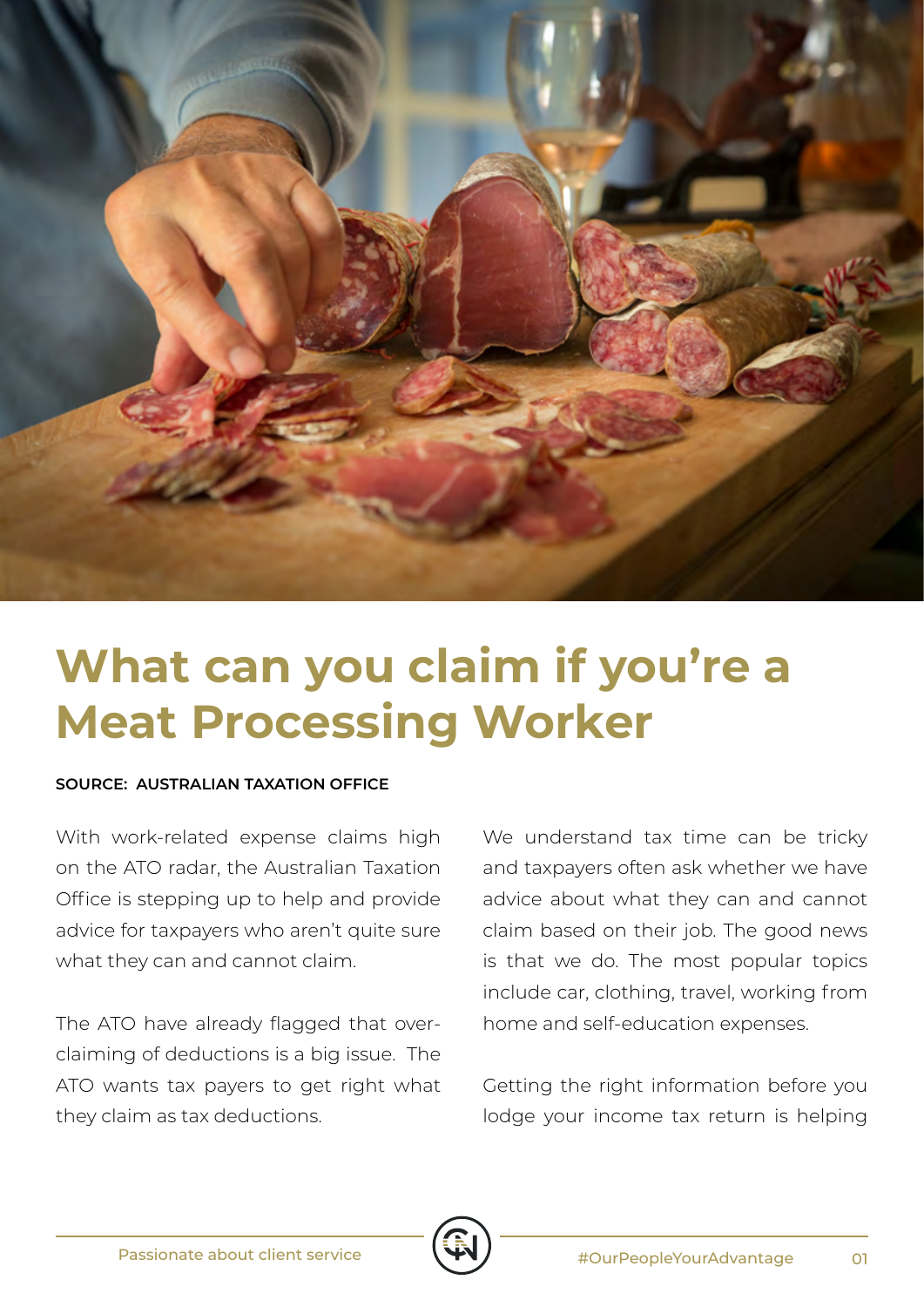our clients to get their claims right and avoid issues later on.

We want every person to have the information they need to know whether they can make a claim, to get it right, and know what records they need to keep. Understanding what you can and cannot claim will help ensure that your income tax return is processed quickly and any refund is paid as soon as possible. Most people want to lodge their income tax return with the right information and helping people to do that in the first p lace i s t he m ost efficient way to operate.

## **What you can and can't claim**

Each occupation has specific circumstances which affect what can and cannot be claimed. Here are some snippets from some ATO occupation quides. Remember, regardless of the occupation you are in, you can only claim the work-related part of expenses, and you must meet the three golden rules:

- You must have spent the money yourself and not been reimbursed;
- The claim must be directly related to earning your income; and
- You need a record to prove it.

## **Meat Processing Worker employees: work-related expenses**

Common deductions include the following:

- You can claim a deduction for the cost of buying, hiring, mending or cleaning certain uniforms that are unique and distinctive to your job. You can also claim a deduction for protective clothing that your employer wants you to wear – for example, overalls, thermals, gloves and protective boots.
- You can claim your costs of laundering occupation-specific clothing or a distinctive uniform. Please note, if your employer buys, mends or cleans your clothing you can't claim a deduction.
- You can claim a deduction for the cost of a meal that you purchased and consumed during your overtime if your employer paid you an overtime meal allowance under an industrial law, award or agreement for the overtime.
- As long as the expense relates to your employment, you can claim a deduction for the work-related portion of the cost of:
	- union and professional association fees,
	- phone and internet usage if your employer needs you to use your personal devices for work.